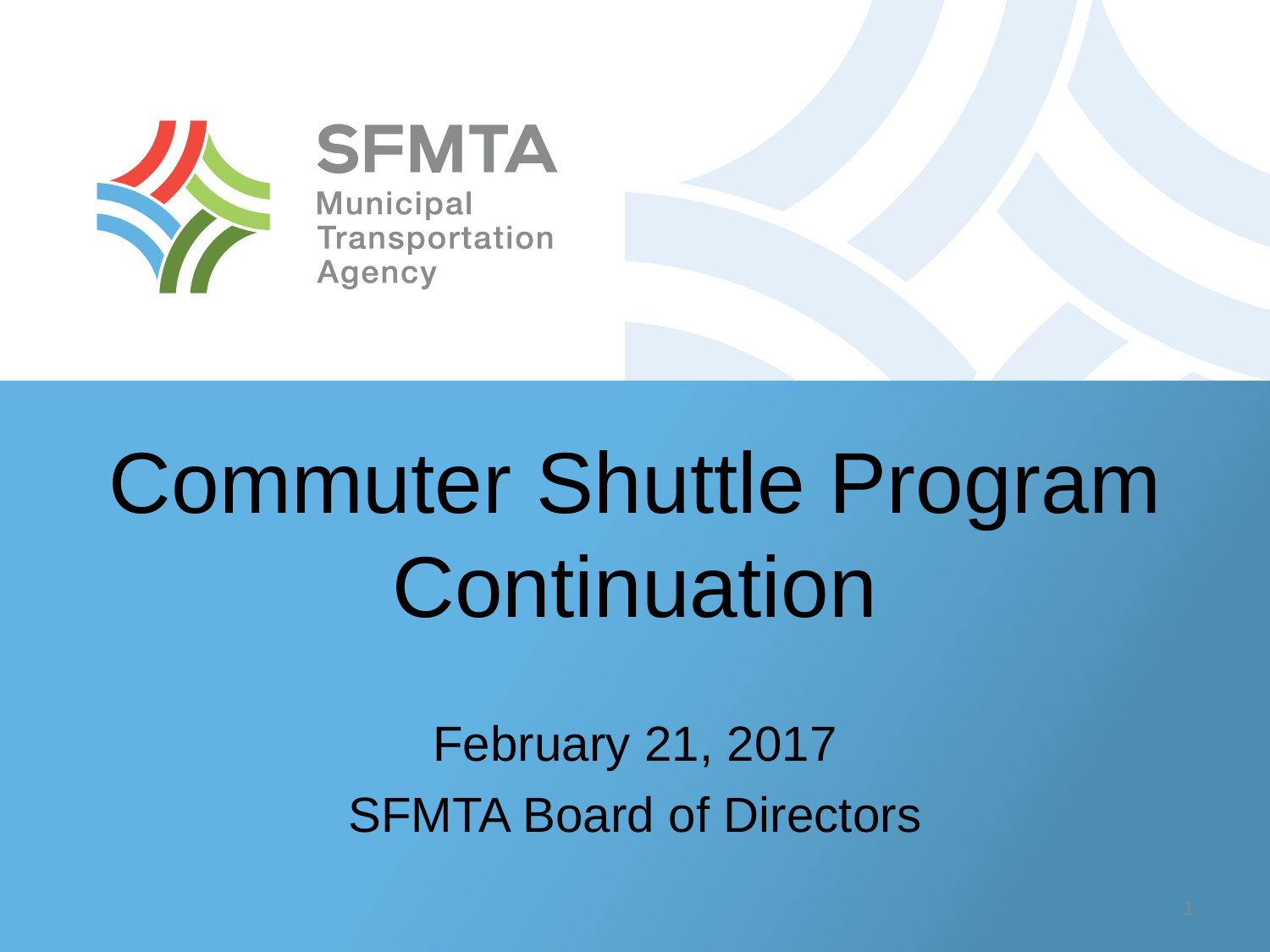## Shuttles in San Francisco

- Around for over a decade
- Licensed at the state level
- Legally allowed on San Francisco streets
- Help reduce VMT/GHG

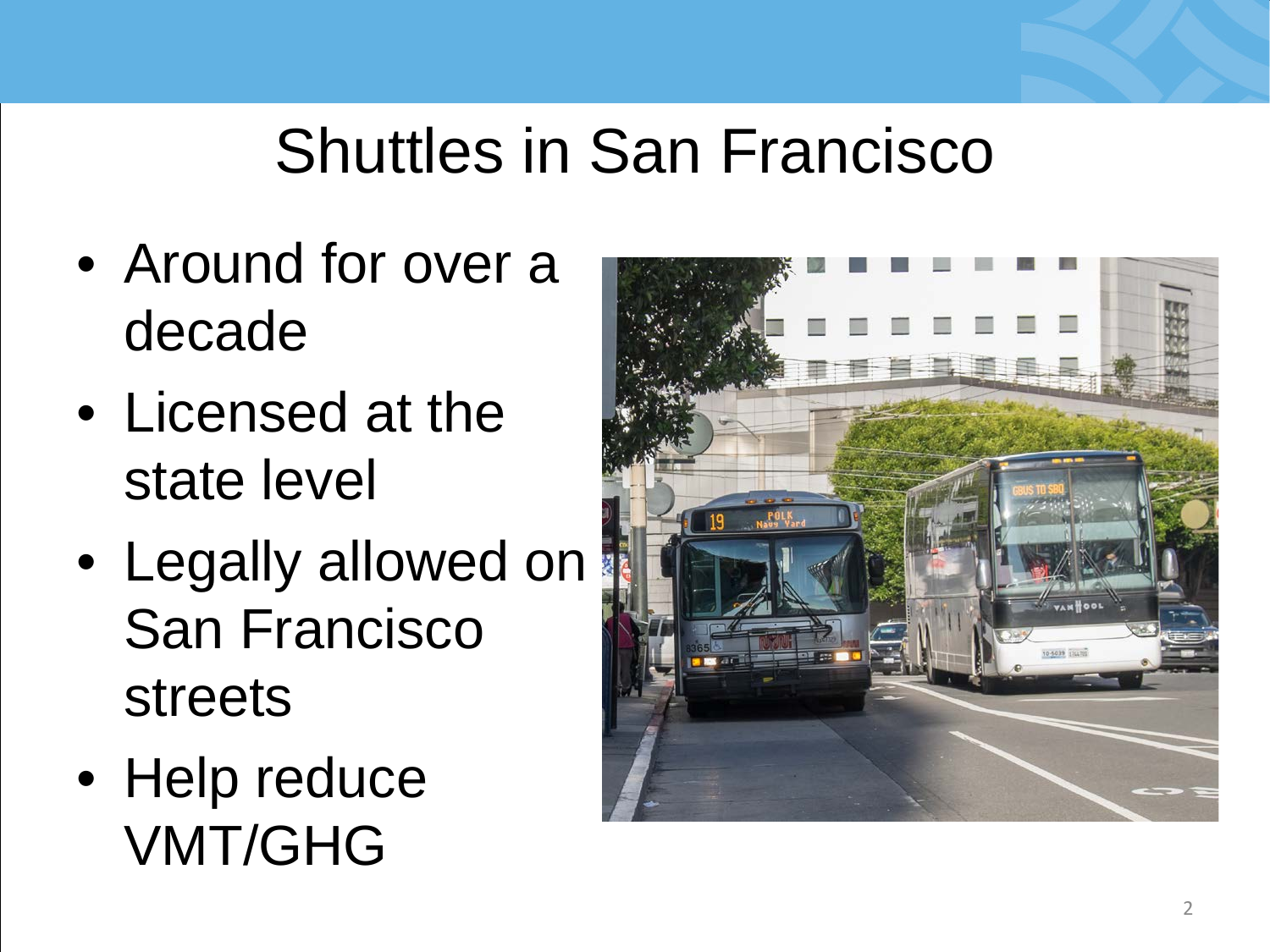#### Shuttle Program History

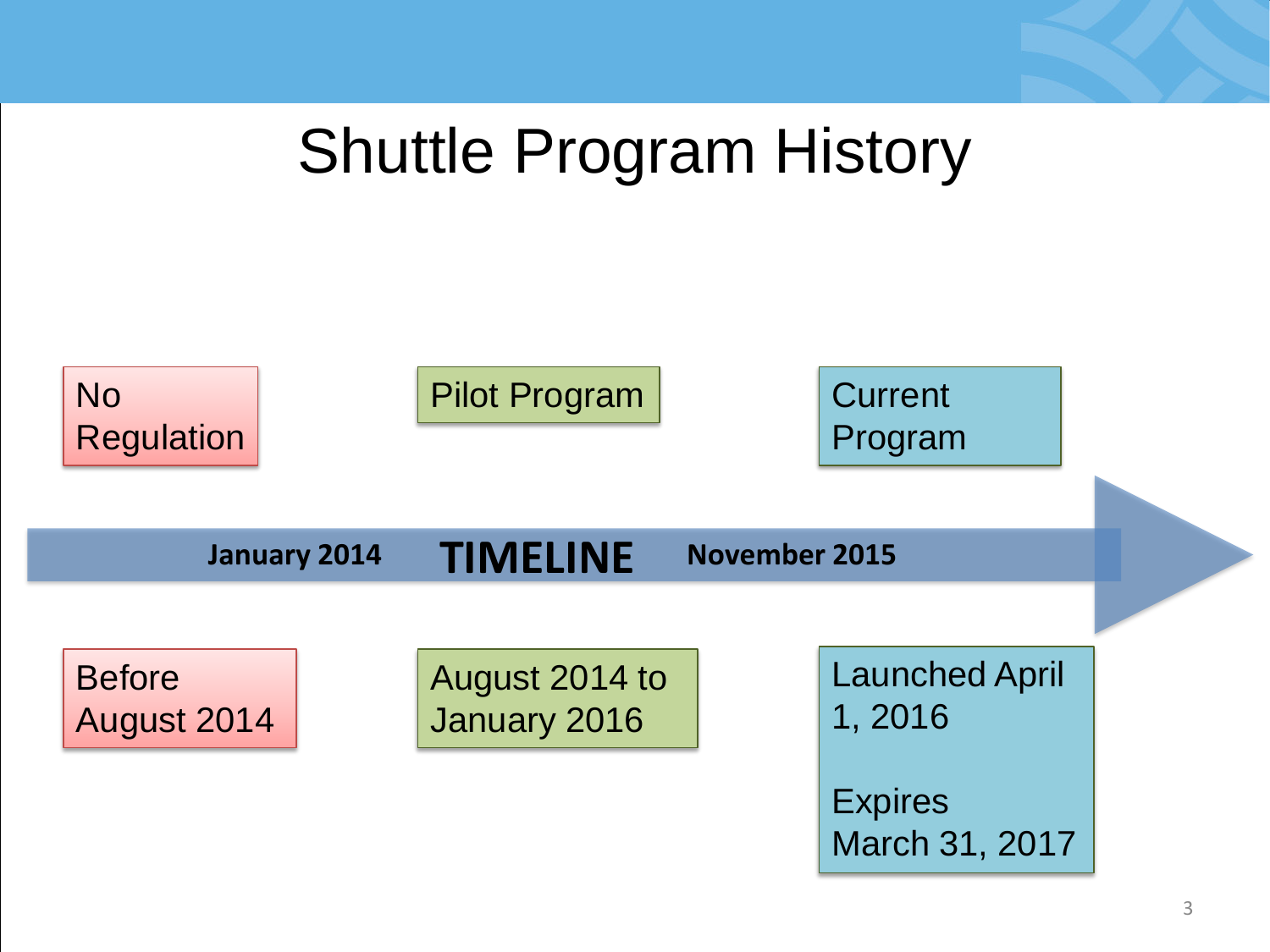# Why a Commuter Shuttle Program?

- Allows for regulation of shuttles
- Better operation of city streets
- Address neighborhood concerns
- Minimize conflicts between users
- Recover costs of regulating shuttles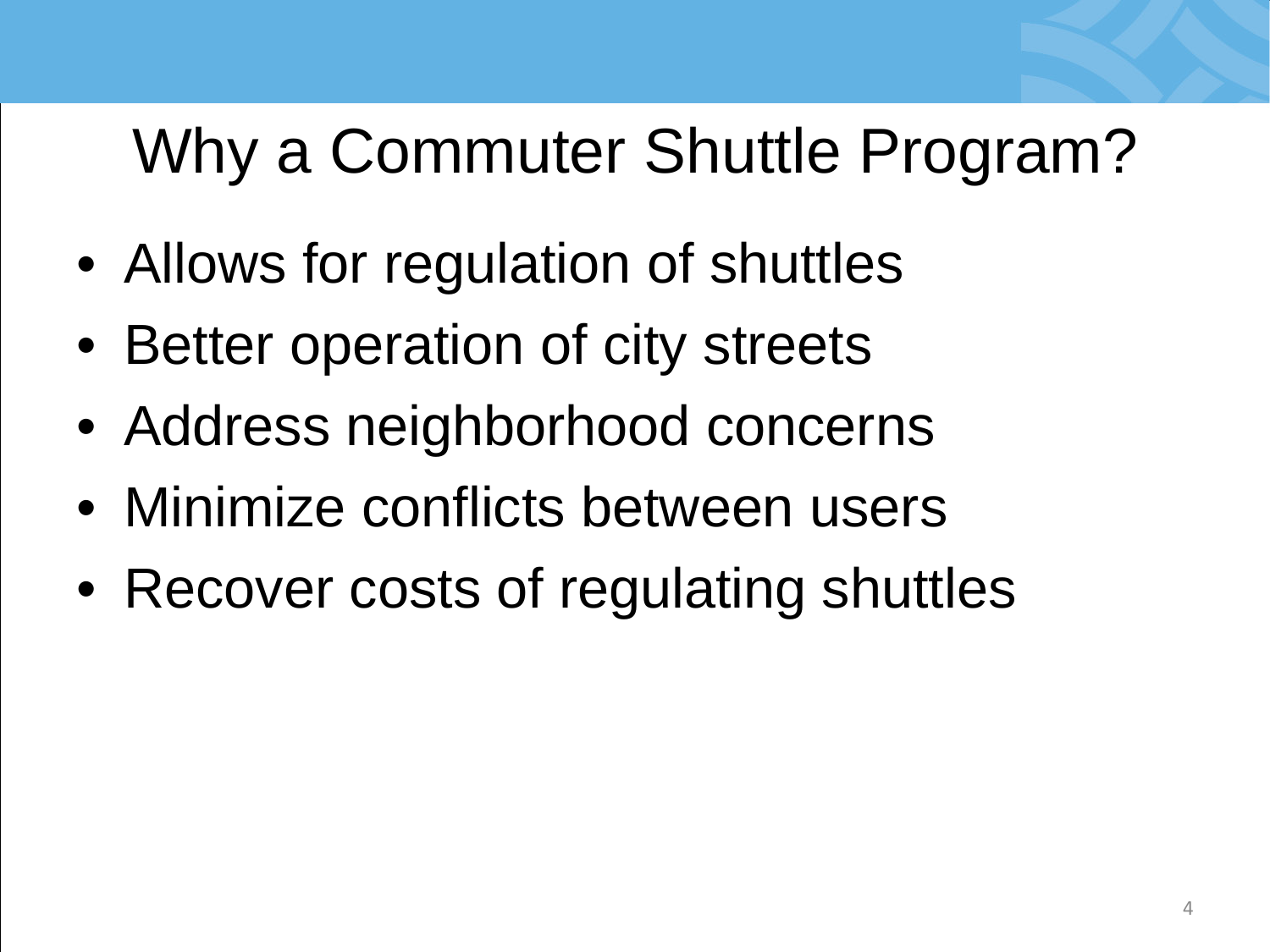## Current Commuter Shuttle Program

- Access to network of designated shuttle zones – 125 zones maximum
- Large buses on Caltrans-designated arterials only
- Fees set at legal maximum (cost-neutral) – \$3.8M in permit fees through Jan 2017
- Ability to issue penalties for non-compliance – \$682,250 in fines through Dec 2017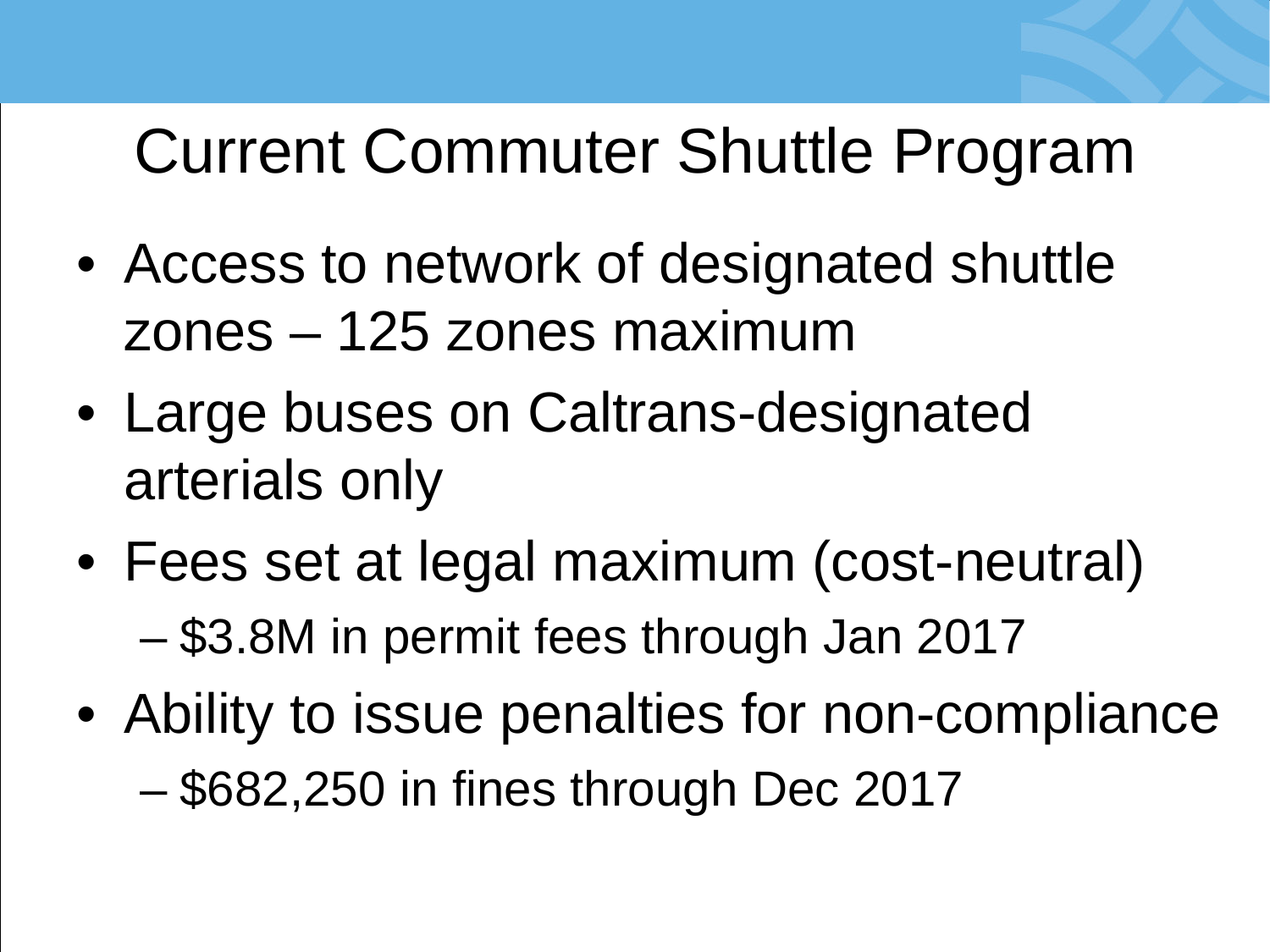#### Impacts of the Program

- Program successes include:
	- Reduced Muni conflicts
	- Fewer shuttles on smaller streets
	- Cleaner vehicles
	- Reduced potential for service disruption
	- Resources dedicated to enforcement